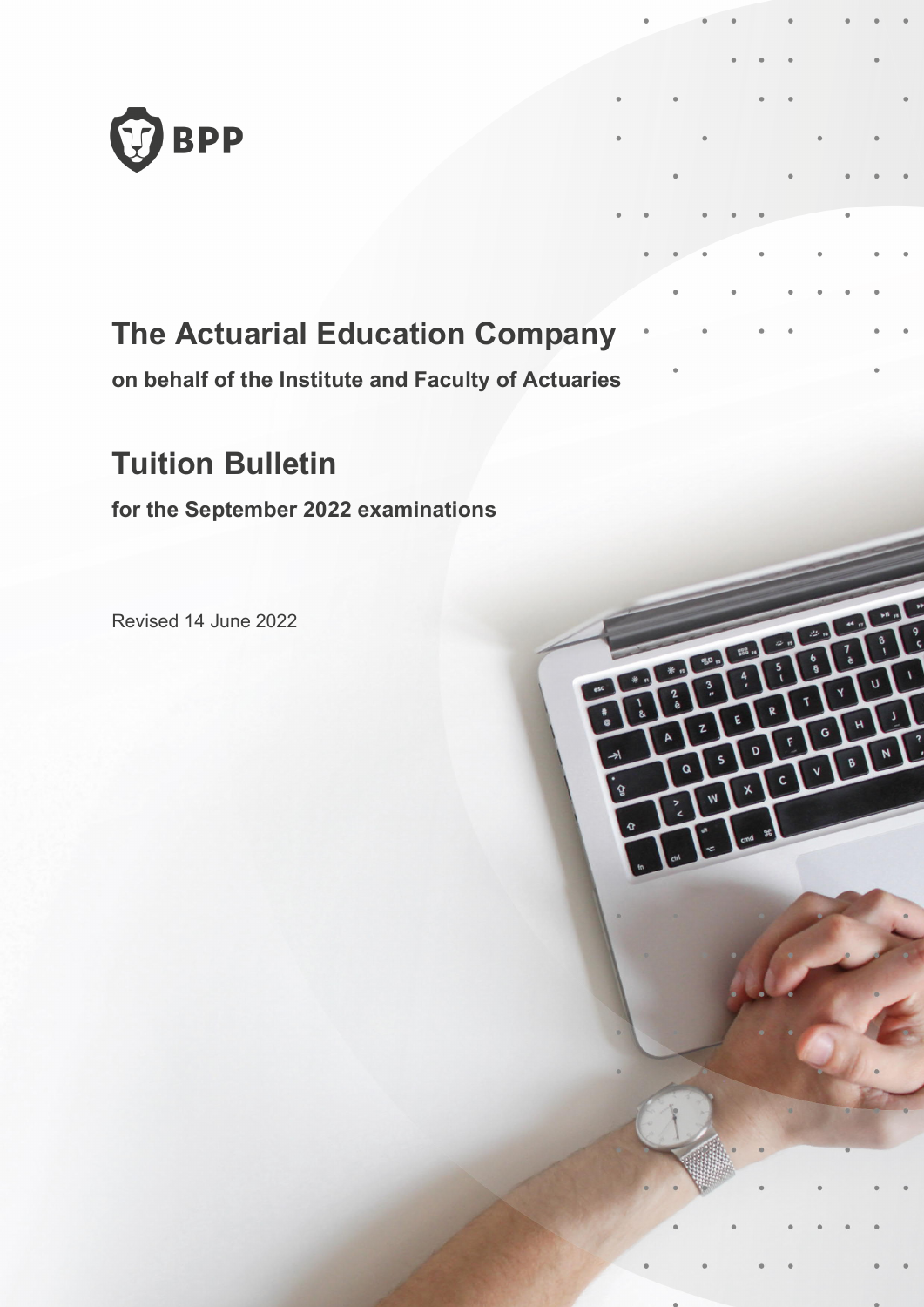# **Types of tuition**

#### **Regular Tutorials**

Regular Tutorials are ideal if you want tuition throughout the session to make sure that you fully understand the material as you progress through the course. We'll expect you to have read the relevant parts of the Course Notes before the tutorial and to work hard on the day.

In the CM and CS subjects, our Regular Tutorials will focus on the core material, concentrating on paper-based questions that will be tested in Paper A. Given that there will be 4 or 5 tutorial days in each subject, we recommend Regular Tutorials over Block Tutorials.

#### **Block Tutorials**

These are courses held closer to the exams with at least some consecutive days, offered as an alternative to Regular Tutorials. They are the same length and cover the same content as the alternative Regular Tutorial.

#### **Live Online Tutorials**

Our Live Online Tutorials receive excellent feedback and are ideal if you like the discipline and motivation of a structured and timetabled course but are unable to travel to one of our face-to-face courses. We aim to replicate as closely as possible what you would experience on a face-to-face tutorial, covering the same content but delivered online.

We are offering the option of half-day, online tutorials in many subjects this session. Each standard full day will be split into two half days, usually around a week apart. If you choose half days then please read the required material before each pair of half days.

#### **Online Classroom**

This is another online alternative to attending a Regular or Block Tutorial. Students will have access for 13 months from the date of purchase to pre-recorded tutorial units covering the same topics and questions as used on a typical face-to-face or Live Online tutorial. Students can discuss problem areas amongst themselves and/or with a tutor using a discussion forum.

Online Classroom is available in all Core Subjects, as well as Subjects SP1, SP2, SP5, SP7, SP8, SA2 and SA7 as well as a mini-Online Classroom in Subject SA1 (more details at https://acted.co.uk/online\_classroom\_SA1.html) The CM and CS Online Classrooms are an alternative to a Regular or Block tutorial and will help you prepare for both papers A and B, as the underlying examinable content is broadly the same. However, the Online Classroom focuses on the written Paper A and does not cover any R or Excel questions. Hence the Online Classroom is not intended to be an alternative to using the Paper B Online Resources (PBOR) or attending a Paper B Preparation Day, both of which focus on preparing students for the Paper B exam.

Students attending a Regular or Block Tutorial in the same session may purchase the Online Classroom at a significantly reduced cost. Please visit www.ActEd.co.uk for more details.

#### **Paper B Preparation Days (CS/CM)**

In the CM and CS Subjects, students wishing for some additional tutor support for Paper B, working through exam-style questions, may wish to attend a Paper B Preparation Day. These will be available Live Online or face-to-face, where students will need to bring their own device capable of running Excel or RStudio as required.

Tutors will assume that attendees have used the Paper B Online Resources (PBOR), which form part of the CMP. You will not be taught the essential skills of working in Excel or R on the Paper B Preparation Day.

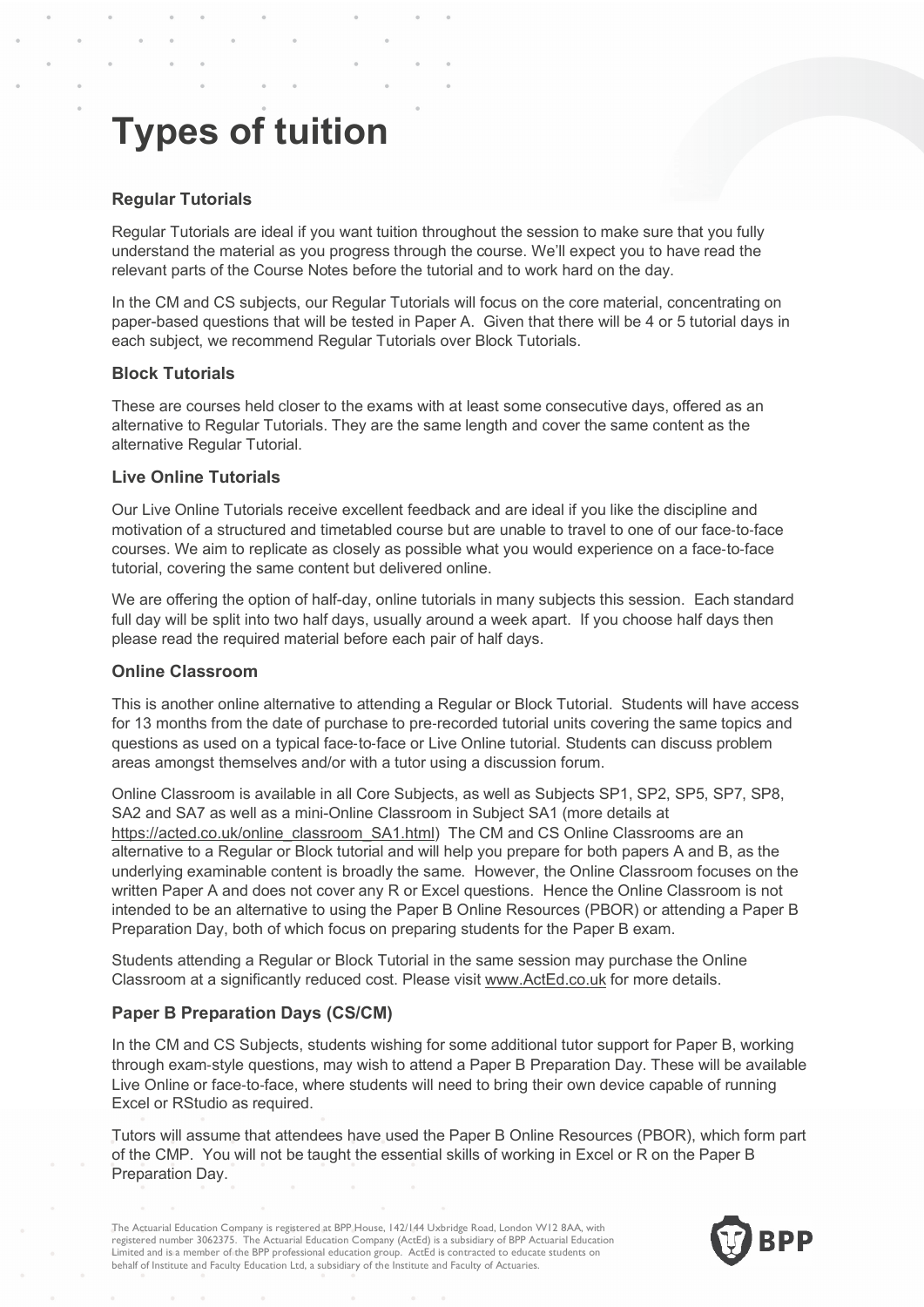Some Paper B Preparation Days are available separately from Regular or Block Tutorials but many are available as the final day in a 5-day or 6-day Bundle, which combines a Regular or Block Tutorial with a Preparation Day.

#### **Subject CP2 Tutorials**

The CP2 Preparation Day builds upon the CP2 Course Notes. It helps develop the required documentation skills and technical Excel knowledge needed to pass Subject CP2, using an examstyle question as a case study. We offer the choice of an online or face-to-face course, where students will need to bring their own device capable of running the required software (*eg* Excel, Word).

#### **Subject CP3 Tutorials**

A choice of a one-day online or face-to-face course is offered. For more details, please visit https://www.acted.co.uk/help\_and\_advice\_CP3.html.

#### **Important information**

We appreciate that it may be tempting to wait until after results before deciding what to sit but, given that the April results are due out only 10 weeks before the September exams, we strongly recommend that you commit to a subject early and start studying in May. There will only be a finite number of tutorial places available in August and we cannot always guarantee everyone a place.

Despite the relaxing of Covid restrictions, we are still required to monitor outbreaks in our student community, and therefore we still need you to report known or suspected cases of Covid-19 if you have recently been in to a BPP study centre. This allows us to identify any trends; adapt control measures as necessary; and ensure you have all the support you need to keep on track with your studies.

Please report any such cases to your ActEd tutor.

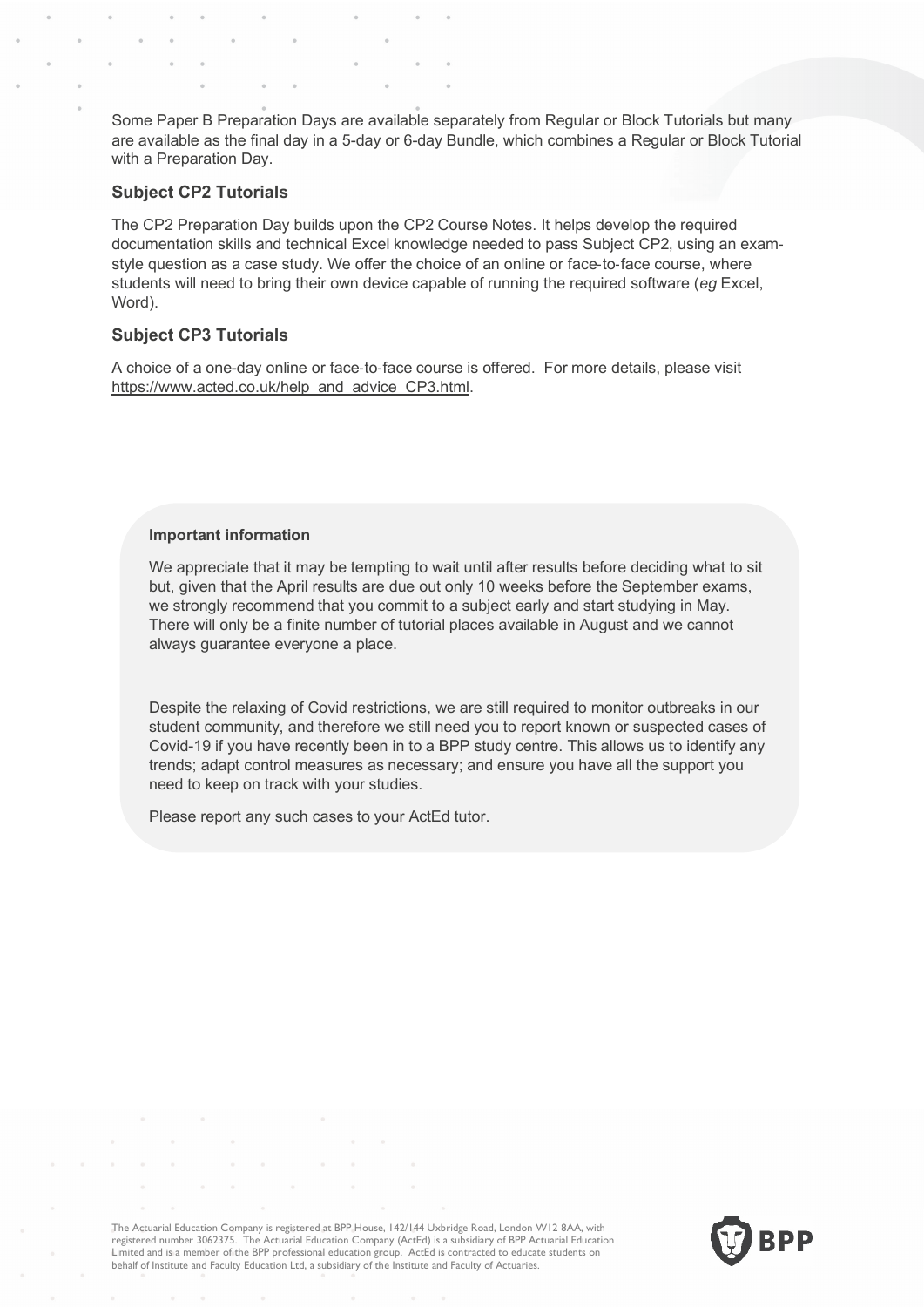## **Applying for tutorials**

Places on all courses are allocated on a first-come first-served basis and many courses become fully booked very quickly. You can still apply for tutorials after the finalisation date, but you should be aware that some courses are likely to be full by this stage. The remaining key dates are given here but please refer to the provisional timetable that follows to check the finalisation dates of the courses you are interested in.

| 27 June 2022 | for most tutorials starting in early August              |
|--------------|----------------------------------------------------------|
| 11 July 2022 | for most tutorials starting in late August and September |

We recommend that you apply for your tutorials using our online store at www.ActEd.co.uk/estore, where you will be able to view provisional venues and see an indication of the number of spaces available on each course. Alternatively, please use the up-to-date Tutorial Application Form, available from our website at https://www.acted.co.uk/tutorials\_applying.html. The online store allows you to specify your first, second and third choice courses in each subject. If your first-choice course is full, you'll be given a provisional place on your second-choice course and so on.

If all of your chosen tutorials are full, your name will be added to the waiting list for your first-choice course. You may get a place on your first-choice tutorial if a space becomes available, *eg* if a student cancels. Please let us know if you wish to be removed from a waiting list so we can allocate any spaces that arise to another student.

Shortly after you apply for a course we will email an acknowledgement of your provisional application. If you do not receive an acknowledgement within four days for each of the courses you have applied for, please contact ActEd immediately to check that we have received your application.

We will email you again 3-4 days after the relevant finalisation date with full details of your confirmed tutorial place. We will not be able to confirm a place until this time and we ask for your patience in the days immediately following the finalisation date.

ActEd will usually run all advertised courses where we have received a sufficient number of applications in writing by the finalisation date (this is normally around 8 applications but depends on demand for other courses). Therefore, please remember that a provisional place does not guarantee that the course will run. It is also possible, although unlikely, that you could lose your place on the course at finalisation if a student who applied before you, does not obtain a place on their first-choice course due to a course cancellation.

Please avoid making any travel arrangements until you have received the final confirmation of your booking. Invoices are issued, and credit card payments taken, between 5 and 15 working days after the relevant finalisation date, once a place has been confirmed.

We will endeavour but cannot guarantee to add extra groups at finalisation for students still on a waiting list at that time. You may choose to come off a waiting list and apply for another course at any time.

Please let us know if you change your email address so that we can keep you up-to-date with details of your booking.

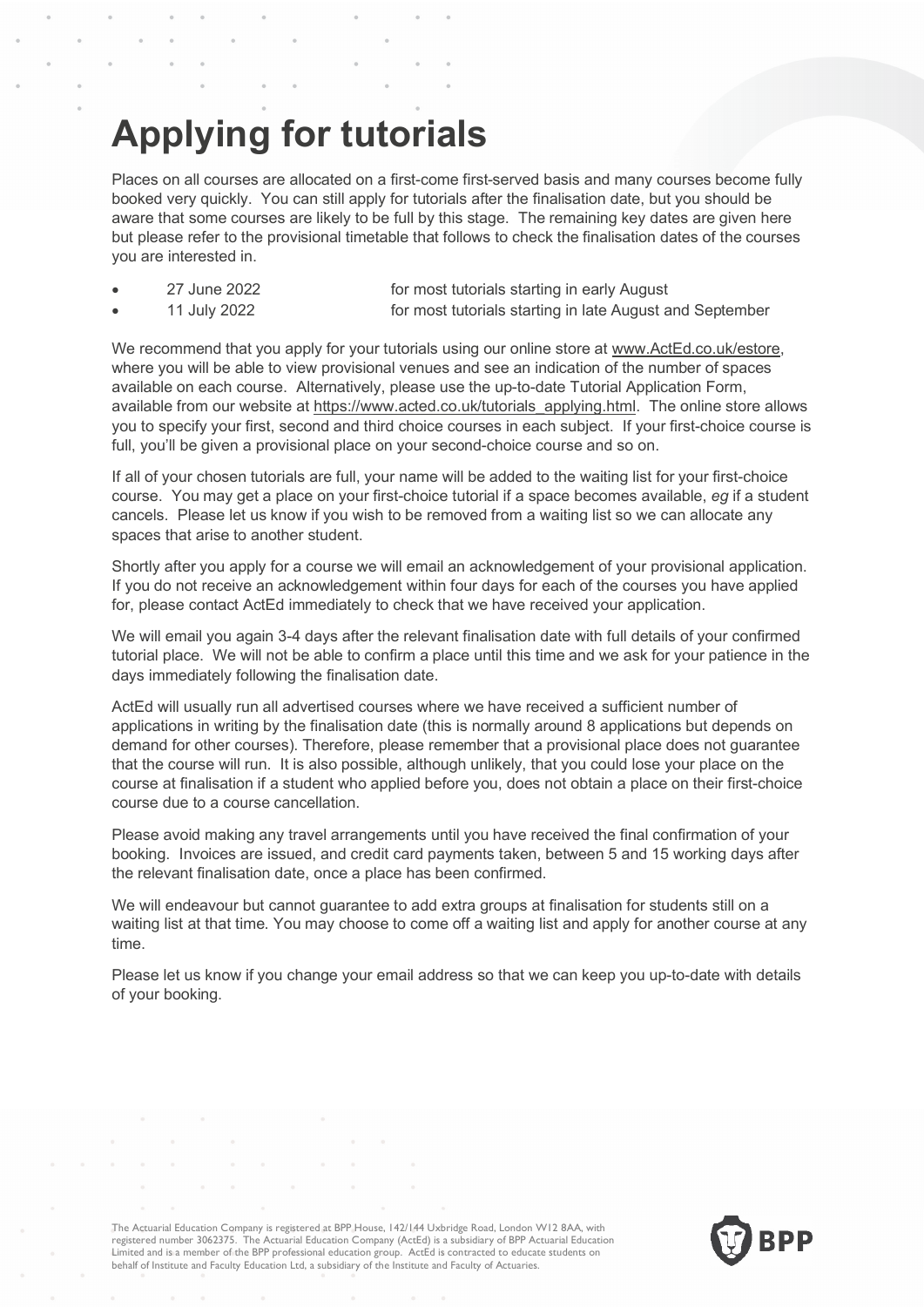## **Prices**

**Face-to-face and Live Online tuition**

| Prices shown per student and exclude VAT which will be added. |                                 |                         |  |  |
|---------------------------------------------------------------|---------------------------------|-------------------------|--|--|
| <b>CM, CS and CB Subjects</b><br>CP, SP and SA Subjects       |                                 |                         |  |  |
| Face-to-face                                                  | £137 per day                    | £151 per day            |  |  |
| Live Online                                                   | £119 per day                    | £129 per day            |  |  |
|                                                               | $(E59.50 \text{ per half day})$ | $(E64.50$ per half day) |  |  |

#### **Online Classroom**

| Prices exclude VAT which will be added to<br>orders from within the EU. | <b>Standard price</b> | <b>Retaker Rate</b> |
|-------------------------------------------------------------------------|-----------------------|---------------------|
| <b>CM1 &amp; CS2</b>                                                    | £411                  | £62                 |
| <b>CM2 &amp; CS1</b>                                                    | £329                  | £49                 |
| C <sub>B</sub> 1                                                        | £247                  | £37                 |
| CP <sub>1</sub>                                                         | £452                  | £68                 |
| CP2 & CP3                                                               | £90                   | £14                 |
| SP1, SP2, SP5, SP7, SP8, SA2 & SA7                                      | £271                  | £41                 |
| SA1 (mini-online classroom)                                             | £150                  | £20                 |

The Retaker Rate only applies to students who have previously purchased or are simultaneously purchasing a Regular or Block Tutorial or the Online Classroom with ActEd in the same subject(s) (or the equivalent old era subject(s)).

#### **Reduced-rate tutorials**

Students with annual income less than £7,230 who pay for the tutorials themselves (and do not claim the cost back from their employer) are eligible for reduced rates with ActEd. Please refer to our website for more details: www.ActEd.co.uk/Html/ordering\_reduced\_rate\_material.htm.

#### **Terms & Conditions, including our Refund Policy**

ActEd's full terms & conditions and Privacy Policy, which include ActEd's policy on cancellation and refunds can be viewed at www.acted.co.uk/Html/terms\_conditions.htm and a copy will be emailed to you once you have placed your order. You can, subject to certain exceptions, cancel your order and obtain a full refund if you request it within a specified timeframe.

Refunds cannot be given in the event of malfunction or incompatibility of your software or hardware, which is outside of ActEd's control. Sufficient opportunity is given before a Live Online Tutorial for you to test your hardware and software. We will also email you instructions on how to do this before the course.

If you receive reduced-rate access to the Online Classroom (*ie* accompanying a confirmed Regular or Block Tutorial or a confirmed CP2 or CP3 Preparation Day in the same session) and subsequently cancel your tutorial place, then you will be invoiced for the standard price of the Online Classroom (if used).

If you might change your study plans in light of your exam results, we recommend that you book a place on a tutorial that is finalised no more than two weeks before your results are due. This will allow you to cancel your place without charge immediately after results and give you much more flexibility should your plans change.

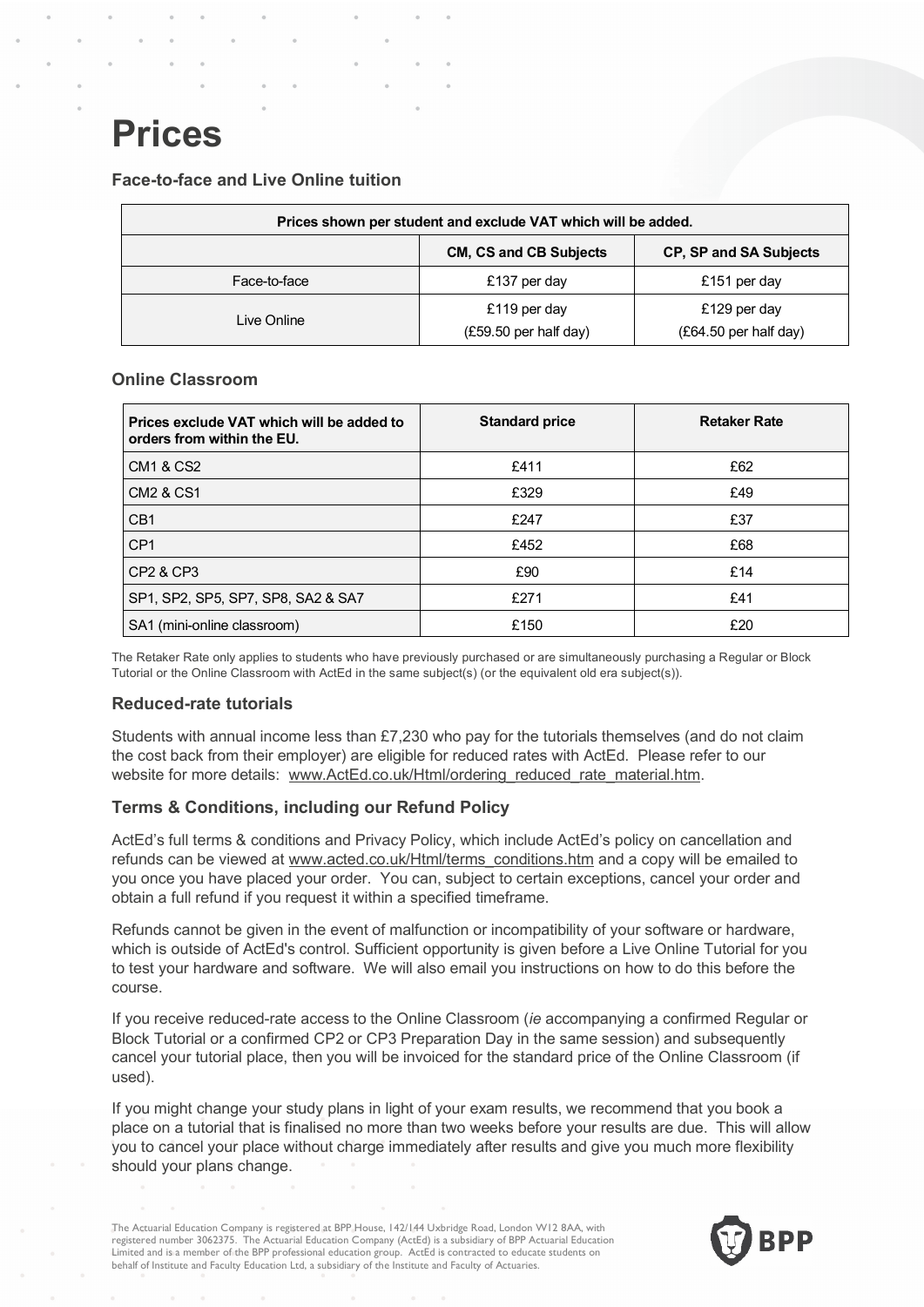### **Tutorials for the session leading to the September 2022 exams**

If you might change your study plans in light of your exam results, we recommend that you book a place on a tutorial that is finalised no more than two weeks before your results are due. You should also defer purchase of any Online Classroom until after results. This will give you much more flexibility should your plans change.

| <b>Subject CB1</b> |             |                                          |                          |                  |
|--------------------|-------------|------------------------------------------|--------------------------|------------------|
| Code               | Location    | <b>Confirmed dates</b>                   | Tutor                    | Course type      |
| CB <sub>1</sub> OC | Online      | From May 2022                            | N/A                      | Online Classroom |
| CB1-1              | Live Online | 31/05, 09/06, 23/06, 28/06, 14/07, 20/07 | Lucy England             | 6 mornings       |
| CB1-10             | Live Online | 13/06, 04/07, 25/07                      | <b>Helen Evans</b>       | 3 full days      |
| CB1-11             | Live Online | 08/06, 29/06, 20/07                      | Lynn Birchall            | 3 full days      |
| CB1-12             | Live Online | 13/06, 04/07, 25/07                      | Lynn Birchall            | 3 full days      |
| CB1-20             | London      | 06/06, 27/06, 18/07                      | <b>Helen Evans</b>       | 3 full days      |
| CB1-21             | London      | 07/06, 28/06, 19/07                      | <b>Helen Evans</b>       | 3 full days      |
| CB1-33             | Birmingham  | 01/06, 30/06, 21/07                      | <b>Lucy England</b>      | 3 full days      |
| Code               | Location    | <b>Provisional dates</b>                 | <b>Finalisation date</b> | Course type      |
| CB1-35             | Live Online | 19/07, 02/08, 30/08                      | 27 June 2022             | 3 full days      |
| CB1-60             | London      | 31/08, 01/09, 02/09                      | 11 July 2022             | 3-day block      |
|                    |             | <b>Subject CB2</b>                       |                          |                  |
| Code               | Location    | Confirmed dates                          | Tutor                    | Course type      |
|                    |             |                                          |                          |                  |
| CB <sub>2</sub> OC | Online      | From May 2022                            | N/A                      | Online Classroom |
| CB2-1              | Live Online | 30/05, 07/06, 22/06, 27/06, 14/07, 19/07 | <b>Richie Holway</b>     | 6 mornings       |
| CB2-10             | Live Online | 08/06, 29/06, 20/07                      | <b>Richie Holway</b>     | 3 full days      |
| CB2-11             | Live Online | 08/06, 29/06, 18/07                      | Anna Walklate            | 3 full days      |
| CB2-12             | Live Online | 15/06, 04/07, 25/07                      | Anna Walklate            | 3 full days      |
| CB2-13             | Live Online | 15/06, 04/07, 27/07                      | David Johnson            | 3 full days      |
| CB2-20             | London      | 31/05, 21/06, 12/07                      | <b>Richie Holway</b>     | 3 full days      |
| CB2-21             | London      | 07/06, 28/06, 26/07                      | <b>Gresham Arnold</b>    | 3 full days      |
| CB2-33             | Birmingham  | 10/06, 01/07, 29/07                      | <b>Gresham Arnold</b>    | 3 full days      |
| CB2-40             | London      | 13/07, 27/07, 18/08                      | <b>Richie Holway</b>     | 3 full days      |
| Code               | Location    | <b>Provisional dates</b>                 | <b>Finalisation date</b> | Course type      |
| CB2-50             | Live Online | 15/08, 16/08, 17/08                      | 11 July 2022             | 3-day block      |
| CB2-55             | Live Online | 20/07, 27/07, 24/08                      | 27 June 2022             | 3 full days      |
| CB2-60             | London      | 02/08, 03/08, 04/08                      | 11 July 2022             | 3-day block      |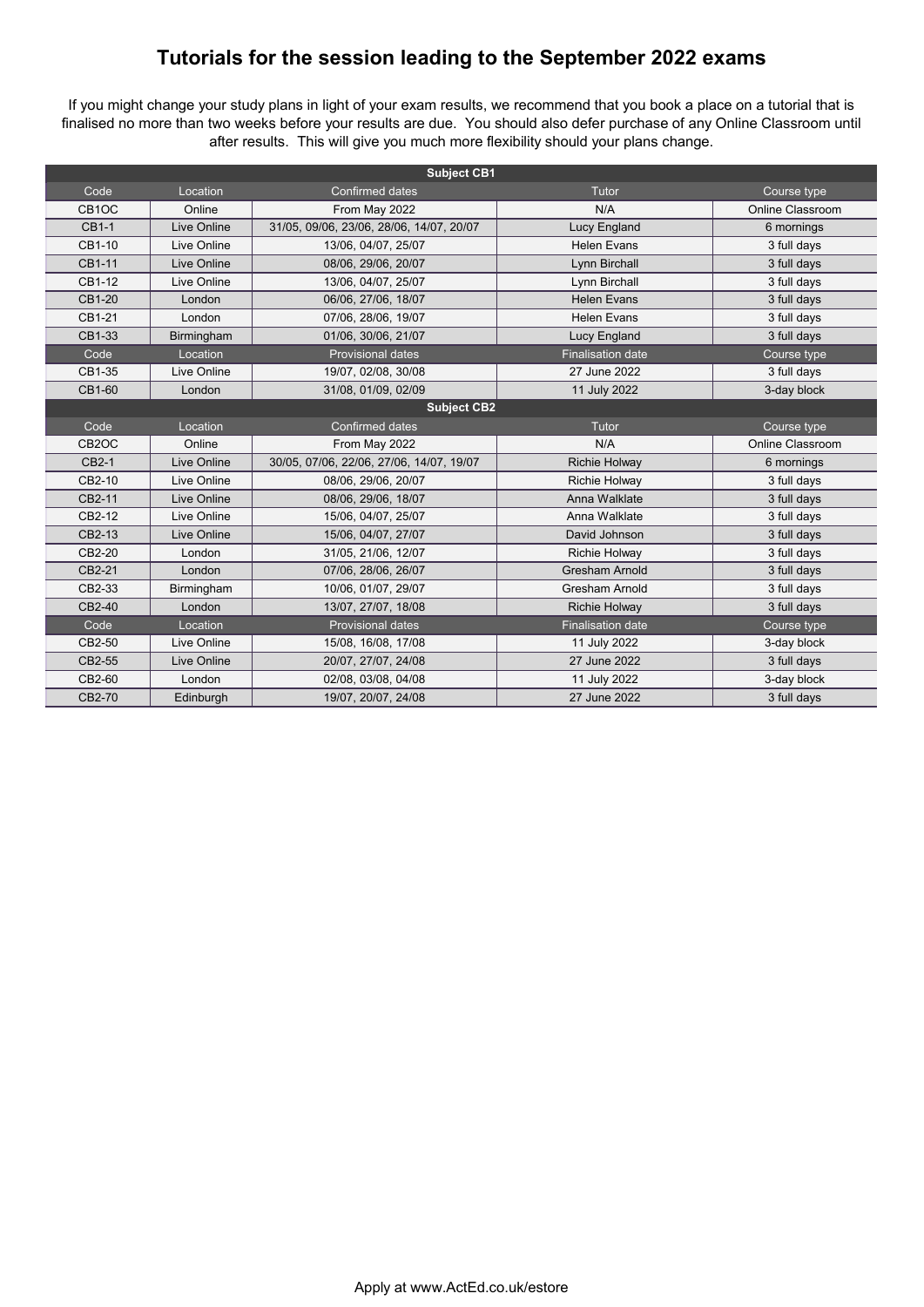CM and CS Tutorials - There will be an additional Paper B Preparation Day in each subject to enable learners to practise examstyle Paper B questions with tutor support. Tutors will assume that attendees have used the Paper B Online Resources (PBOR), which form part of the new CMP. You will not be taught the essential skills of working in Excel or R on the Preparation Day. Students attending a Paper B Preparation Day must bring their own device to the tutorial capable of running either Excel or RStudio as required. The 5-day or 6-day Bundle includes the Preparation Day as the last day.

| <b>SUBJECT CM1</b> |                |                                                                         |                              |                         |
|--------------------|----------------|-------------------------------------------------------------------------|------------------------------|-------------------------|
| Code               | Location       | <b>Confirmed dates</b>                                                  | Tutor                        | Course type             |
| CM <sub>1</sub> OC | Online         | From May 2022                                                           | N/A                          | Online Classroom        |
| CM1-1              | Live Online    | 24/05, 31/05, 07/06, 14/06, 21/06, 30/06,<br>05/07, 14/07, 29/07, 01/08 | Aman Sehra                   | 10 mornings             |
| CM1-10             | Live Online    | 01/06, 15/06, 29/06, 13/07, 26/07, 18/08                                | Greg Ardan                   | 6-day bundle            |
| CM1-20             | London         | 30/05, 13/06, 27/06, 11/07, 25/07, 08/08                                | Greg Ardan                   | 6-day bundle            |
| CM1-31             | Edinburgh      | 15/06, 29/06, 28/07, 09/08, 17/08                                       | Julie Lewis                  | 5 full days             |
| CM1-41             | Live Online    | 29/06, 06/07, 20/07, 03/08, 10/08, 23/08                                | Joe Hook / Richie Holway     | 6-day bundle            |
| CM1-42             | Live Online    | 05/07, 12/07, 19/07, 17/08, 26/08, 30/08                                | Lucy England / Richie Holway | 6-day bundle            |
| CM1-51             | London         | 05/07, 06/07, 07/07, 23/07, 24/07                                       | Michael Hosking              | 5-day split block       |
| Code               | Location       | Provisional dates                                                       | <b>Finalisation date</b>     | Course type             |
| CM1-40             | Live Online    | 18/07, 19/07, 04/08, 05/08, 18/08, 19/08                                | 27 June 2022                 | 6-day bundle            |
| CM1-50             | London         | 18/07, 19/07, 01/08, 02/08, 15/08, 16/08                                | 27 June 2022                 | 6-day bundle            |
| CM1-80             | Live Online    | 08/08                                                                   | 11 July 2022                 | Paper B Preparation Day |
| CM1-81             | Live Online    | 15/08                                                                   | 11 July 2022                 | Paper B Preparation Day |
| CM1-90             | London         | 25/08                                                                   | 11 July 2022                 | Paper B Preparation Day |
| CM1-95             | Edinburgh      | 24/08                                                                   | 11 July 2022                 | Paper B Preparation Day |
|                    |                | <b>Subject CM2</b>                                                      |                              |                         |
| Code               | Location       | <b>Confirmed dates</b>                                                  | Tutor                        | Course type             |
| CM <sub>2</sub> OC | Online         | From May 2022                                                           | N/A                          | <b>Online Classroom</b> |
| CM2-1              | Live Online    | 06/06, 09/06, 20/06, 23/06, 04/07, 07/07,<br>19/07, 21/07               | <b>Steve Hales</b>           | 8 mornings              |
| CM2-2              | Live Online    | 06/06, 09/06, 20/06, 23/06, 04/07, 07/07,<br>19/07, 21/07               | <b>Steve Hales</b>           | 8 afternoons            |
| CM2-10             | Live Online    | 01/06, 22/06, 12/07, 27/07                                              | <b>Mark Willder</b>          | 4 full days             |
| CM2-11             | Live Online    | 17/06, 08/07, 29/07, 12/08, 19/08                                       | Joe Hook                     | 5-day bundle            |
| CM2-12             | Live Online    | 14/06, 30/06, 14/07, 29/07, 26/08                                       | Mark Willder                 | 5-day bundle            |
| CM2-20             | London         | 01/06, 22/06, 13/07, 05/08, 25/08                                       | Alvin Kissoon                | 5-day bundle            |
| CM2-21             | London         | 09/06, 23/06, 12/07, 04/08, 22/08                                       | Alvin Kissoon                | 5-day bundle            |
| CM2-22             | London         | 23/05, 13/06, 04/07, 18/07, 08/08                                       | Anna Bishop                  | 5-day bundle            |
| CM2-23             | London         | 08/06, 22/06, 06/07, 20/07, 15/08                                       | <b>Steve Hales</b>           | 5-day bundle            |
| CM2-32             | Manchester     | 22/06, 06/07, 28/07, 10/08, 24/08                                       | John Potter                  | 5-day bundle            |
| CM2-33             | Birmingham     | 14/06, 01/07, 22/07, 11/08, 31/08                                       | Joe Hook                     | 5-day bundle            |
| CM2-51             | Live Online    | 13/07, 14/07, 08/08, 09/08                                              | <b>Steve Hales</b>           | 4-day split block       |
| CM2-52             | Live Online    | 12/07, 13/07, 26/07, 27/07, 18/08                                       | Joe Hook                     | 5-day bundle            |
| Code               | Location       | <b>Provisional dates</b>                                                | <b>Finalisation date</b>     | Course type             |
| CM2-50             | Live Online    | 26/07, 02/08, 09/08, 23/08, 31/08                                       | 27 June 2022                 | 5-day bundle            |
| CM2-60             | London         | 27/07, 28/07, 11/08, 12/08, 31/08                                       | 27 June 2022                 | 5-day bundle            |
| CM2-61             | Dublin         | 19/07, 20/07, 02/08, 03/08                                              | 27 June 2022                 | 4-day split block       |
| CM2-80             | Live Online    | 10/08                                                                   | 11 July 2022                 | Paper B Preparation Day |
| CM2-81             | Live Online    | 02/09                                                                   | 11 July 2022                 | Paper B Preparation Day |
| CM2-82             | Live Online    | 15/08                                                                   | 11 July 2022                 | Paper B Preparation Day |
| CM2-83             | Live Online    | 16/08                                                                   | 11 July 2022                 | Paper B Preparation Day |
| CM2-84             | Live Online    | 01/09                                                                   | 11 July 2022                 | Paper B Preparation Day |
| CM2-91             | Dublin         | 17/08                                                                   | 11 July 2022                 | Paper B Preparation Day |
| CM2-98             | <b>Bristol</b> | 17/08                                                                   | 11 July 2022                 | Paper B Preparation Day |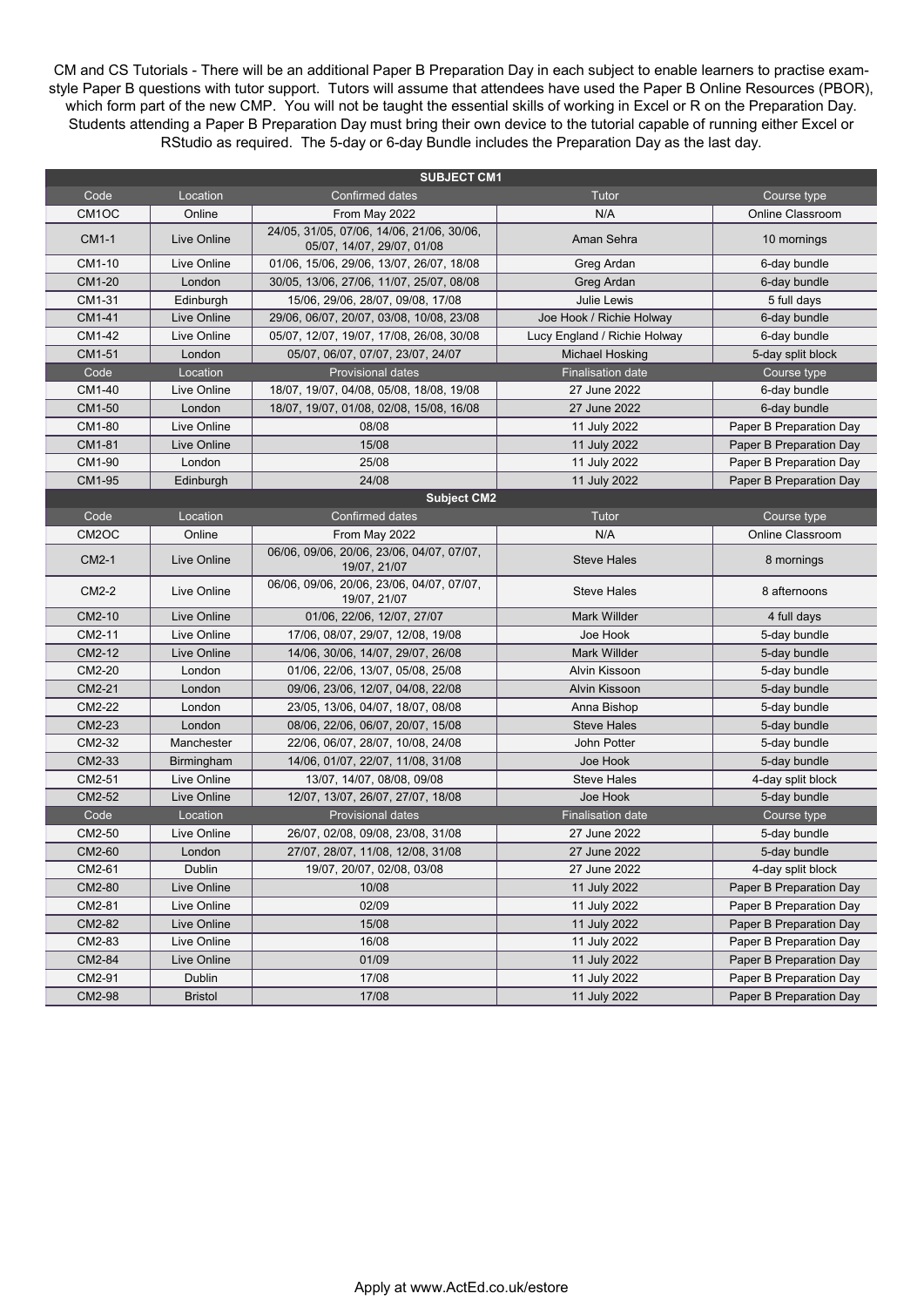CM and CS Tutorials - There will be an additional Paper B Preparation Day in each subject to enable learners to practise examstyle Paper B questions with tutor support. Tutors will assume that attendees have used the Paper B Online Resources (PBOR), which form part of the new CMP. You will not be taught the essential skills of working in Excel or R on the Preparation Day. Students attending a Paper B Preparation Day must bring their own device to the tutorial capable of running either Excel or RStudio as required. The 5-day or 6-day Bundle includes the Preparation Day as the last day.

| <b>Subject CS1</b> |                    |                                                                         |                          |                         |
|--------------------|--------------------|-------------------------------------------------------------------------|--------------------------|-------------------------|
| Code               | Location           | <b>Confirmed dates</b>                                                  | Tutor                    | Course type             |
| CS <sub>1</sub> OC | Online             | From May 2022                                                           | N/A                      | Online Classroom        |
| $CS1-1$            | <b>Live Online</b> | 24/05, 07/06, 14/06, 21/06, 05/07, 12/07,<br>19/07, 02/08               | Andrea Goude             | 8 mornings              |
| CS1-10             | Live Online        | 31/05, 21/06, 11/07, 02/08, 18/08                                       | John Lee                 | 5-day bundle            |
| CS1-12             | Live Online        | 14/06, 28/06, 12/07, 26/07, 16/08                                       | <b>Andrew Martin</b>     | 5-day bundle            |
| CS1-13             | Live Online        | 23/06, 07/07, 21/07, 04/08, 24/08                                       | Andrea Goude             | 5-day bundle            |
| CS1-20             | London             | 06/06, 20/06, 04/07, 18/07, 09/08                                       | <b>Andrew Martin</b>     | 5-day bundle            |
| CS1-40             | Live Online        | 06/07, 03/08, 23/08, 25/08                                              | <b>Julie Lewis</b>       | 4 full days             |
| CS1-41             | Live Online        | 06/07, 20/07, 03/08, 11/08                                              | Andrea Goude             | 4 full days             |
| CS1-50             | London             | 13/07, 14/07, 08/08, 09/08, 22/08                                       | John Lee                 | 5-day bundle            |
| CS1-63             | Birmingham         | 28/06, 29/06, 26/07, 27/07, 16/08                                       | John Lee                 | 5-day bundle            |
| Code               | Location           | <b>Provisional dates</b>                                                | <b>Finalisation date</b> | Course type             |
| CS1-51             | London             | 21/07, 22/07, 04/08, 05/08, 23/08                                       | 27 June 2022             | 5-day bundle            |
| CS1-80             | Live Online        | 16/08                                                                   | 11 July 2022             | Paper B Preparation Day |
| CS1-81             | Live Online        | 17/08                                                                   | 11 July 2022             | Paper B Preparation Day |
| CS1-82             | Live Online        | 12/08                                                                   | 11 July 2022             | Paper B Preparation Day |
| CS1-90             | London             | 26/08                                                                   | 11 July 2022             | Paper B Preparation Day |
|                    |                    | <b>Subject CS2</b>                                                      |                          |                         |
| Code               | Location           | Confirmed dates                                                         | Tutor                    | Course type             |
| CS <sub>2</sub> OC | Online             | From May 2022                                                           | N/A                      | Online Classroom        |
| CS2-1              | Live Online        | 26/05, 06/06, 13/06, 20/06, 27/06, 04/07,<br>25/07, 01/08, 08/08, 15/08 | <b>Julie Lewis</b>       | 10 mornings             |
| CS2-10             | Live Online        | 09/06, 24/06, 08/07, 22/07, 05/08, 19/08                                | <b>John Potter</b>       | 6-day bundle            |
| CS2-11             | Live Online        | 13/06, 27/06, 11/07, 25/07, 08/08, 31/08                                | David Johnson            | 6-day bundle            |
| CS2-20             | London             | 25/05, 08/06, 22/06, 06/07, 22/07, 10/08                                | John Lee                 | 6-day bundle            |
| CS2-21             | London             | 10/06, 24/06, 07/07, 21/07, 04/08, 31/08                                | John Lee                 | 6-day bundle            |
| CS2-34             | Leeds              | 09/06, 23/06, 07/07, 28/07, 11/08, 01/09                                | David Johnson            | 6-day bundle            |
| CS2-22             | London             | 21/06, 05/07, 19/07, 01/08, 15/08, 30/08                                | <b>Andrew Martin</b>     | 6-day bundle            |
| CS2-40             | Live Online        | 29/06, 13/07, 14/07, 08/08, 09/08, 22/08                                | Andrea Goude             | 6-day bundle            |
| $CS2-50$           | Live Online        | 30/06, 01/07, 28/07, 29/07, 18/08, 19/08                                | <b>Andrew Martin</b>     | 6-day bundle            |
| Code               | Location           | <b>Provisional dates</b>                                                | <b>Finalisation date</b> | Course type             |
| CS2-55             | Live Online        | 19/07, 20/07, 02/08, 03/08, 22/08                                       | 27 June 2022             | 5 full days             |
| CS2-60             | London             | 15/07, 28/07, 29/07, 11/08, 12/08                                       | 27 June 2022             | 5 full days             |
| CS2-71             | Dublin             | 20/07, 21/07, 22/07, 17/08, 18/08                                       | 27 June 2022             | 5-day split block       |
| CS2-80             | <b>Live Online</b> | 25/08                                                                   | 11 July 2022             | Paper B Preparation Day |
| CS2-81             | Live Online        | 25/08                                                                   | 11 July 2022             | Paper B Preparation Day |
| CS2-82             | Live Online        | 30/08                                                                   | 11 July 2022             | Paper B Preparation Day |
| CS2-90             | London             | 19/08                                                                   | 11 July 2022             | Paper B Preparation Day |
| CS2-95             | Edinburgh          | 25/08                                                                   | 11 July 2022             | Paper B Preparation Day |
| CS2-96             | Dublin             | 31/08                                                                   | 11 July 2022             | Paper B Preparation Day |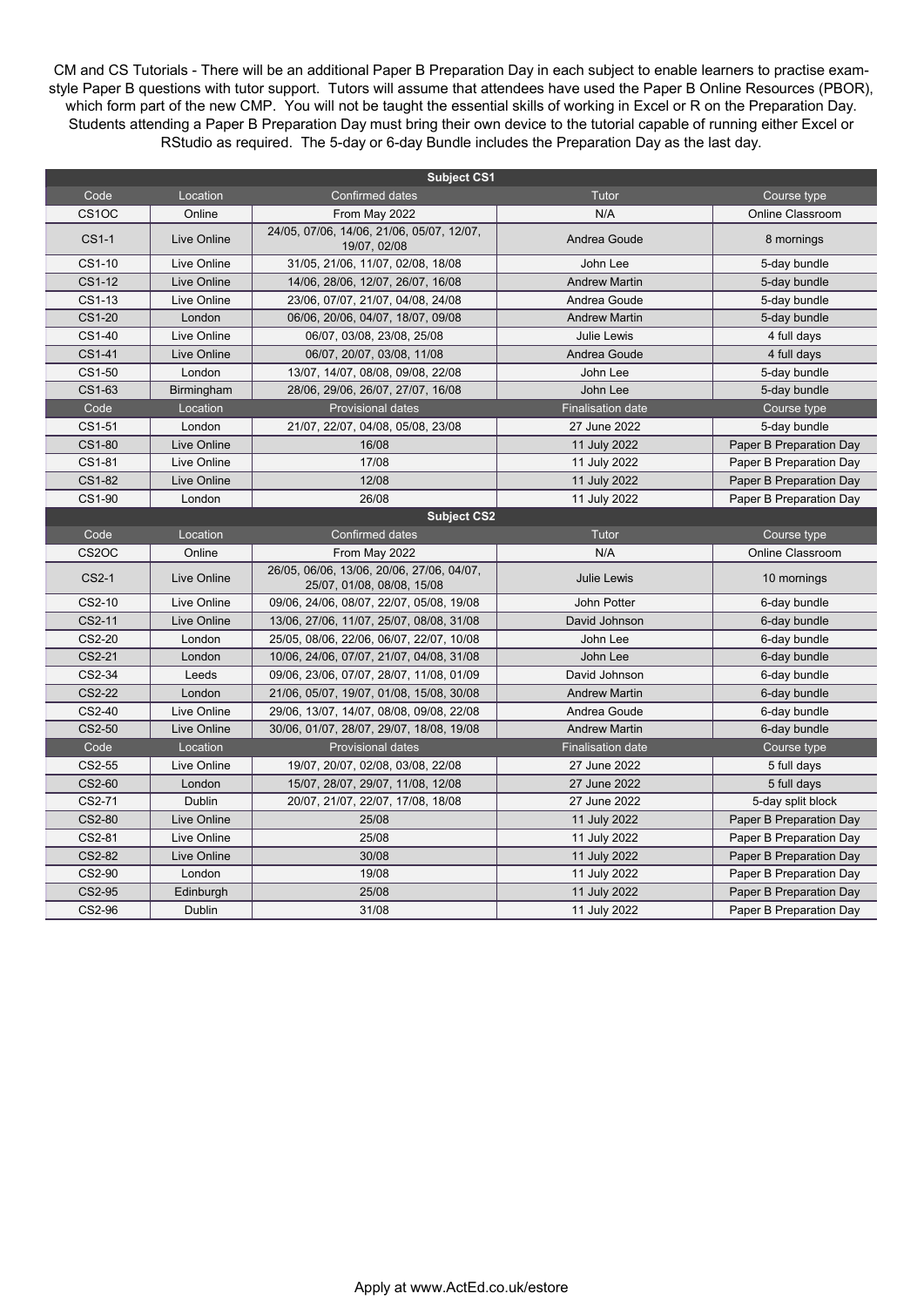|                    |                | <b>Subject CP1</b>                                                      |                             |                        |
|--------------------|----------------|-------------------------------------------------------------------------|-----------------------------|------------------------|
| Code               | Location       | <b>Confirmed dates</b>                                                  | Tutor                       | Course type            |
| CP <sub>1</sub> OC | Online         | From May 2022                                                           | N/A                         | Online Classroom       |
| CP1-1              | Live Online    | 25/05, 01/06, 09/06, 16/06, 30/06, 06/07,<br>11/07, 20/07, 27/07, 04/08 | <b>Helen Evans</b>          | 10 mornings            |
| CP1-20             | London         | 26/05, 09/06, 23/06, 07/07, 28/07                                       | Aman Sehra                  | 5 full days            |
| CP1-10             | Live Online    | 07/06, 21/06, 05/07, 26/07, 03/08                                       | Lindsay Smitherman          | 5 full days            |
| CP1-40             | London         | 11/07, 12/07, 10/08, 15/08, 24/08                                       | Anna Bishop                 | 5 full days            |
| CP1-45             | Live Online    | 13/06, 28/06, 12/07, 26/07, 22/08                                       | Sarah Byrne / Anna Walklate | 5 full days            |
| CP1-50             | Live Online    | 15/06, 30/06, 21/07, 10/08, 17/08                                       | Richie Holway               | 5 full days            |
| Code               | Location       | <b>Provisional dates</b>                                                | <b>Finalisation date</b>    | Course type            |
| CP1-46             | Live Online    | 13/07, 14/07, 16/08, 24/08, 25/08                                       | 27 June 2022                | 5 full days            |
| CP1-60             | London         | 21/07, 22/07, 09/08, 10/08, 11/08                                       | 27 June 2022                | 5-day split block      |
|                    |                | <b>Subject CP2</b>                                                      |                             |                        |
| Code               | Location       | <b>Confirmed dates</b>                                                  | <b>Tutor</b>                | Course type            |
| CP <sub>2</sub> OC | Online         | From May 2022                                                           | N/A                         | Online Classroom       |
| CP2-22             | London         | 11/07                                                                   | Sarah Byrne                 | <b>Preparation Day</b> |
| Code               | Location       | <b>Provisional dates</b>                                                | <b>Finalisation date</b>    | Course type            |
| CP2-1              | Live Online    | 25/08, 30/08                                                            | 11 July 2022                | 2 mornings             |
| CP2-10             | Live Online    | 22/07                                                                   | 27 June 2022                | <b>Preparation Day</b> |
| CP2-11             | Live Online    | 18/08                                                                   | 11 July 2022                | <b>Preparation Day</b> |
| CP2-12             | Live Online    | 19/08                                                                   | 11 July 2022                | <b>Preparation Day</b> |
| CP2-13             | Live Online    | 15/07                                                                   | 27 June 2022                | <b>Preparation Day</b> |
| CP2-14             | Live Online    | 23/08                                                                   | 11 July 2022                | <b>Preparation Day</b> |
| CP2-15             | Live Online    | 24/08                                                                   | 11 July 2022                | <b>Preparation Day</b> |
| CP2-20             | London         | 11/08                                                                   | 11 July 2022                | <b>Preparation Day</b> |
| CP2-21             | London         | 12/08                                                                   | 11 July 2022                | Preparation Day        |
| CP2-23             | London         | 03/08                                                                   | 11 July 2022                | <b>Preparation Day</b> |
| CP2-24             | London         | 08/08                                                                   | 11 July 2022                | <b>Preparation Day</b> |
| CP2-30             | Edinburgh      | 23/08                                                                   | 11 July 2022                | <b>Preparation Day</b> |
| CP2-31             | <b>Dublin</b>  | 16/08                                                                   | 11 July 2022                | Preparation Day        |
| CP2-32             | Manchester     | 15/08                                                                   | 11 July 2022                | <b>Preparation Day</b> |
| CP2-33             | Birmingham     | 10/08                                                                   | 11 July 2022                | <b>Preparation Day</b> |
| CP2-34             | Leeds          | 10/08                                                                   | 11 July 2022                | <b>Preparation Day</b> |
| CP2-38             | <b>Bristol</b> | 14/07                                                                   | 27 June 2022                | Preparation Day        |
| CP2-39             | Reading        | 26/07                                                                   | 27 June 2022                | <b>Preparation Day</b> |
| CP2-80             | Live Online    | 30/08                                                                   | 11 July 2022                | <b>Preparation Day</b> |
| CP2-81             | Live Online    | 19/08                                                                   | 11 July 2022                | <b>Preparation Day</b> |
| CP2-90             | London         | 26/07                                                                   | 27 June 2022                | <b>Preparation Day</b> |
|                    |                | <b>Subject CP3</b>                                                      |                             |                        |
| Code               | Location       | <b>Provisional dates</b>                                                | <b>Finalisation date</b>    | Course type            |
| CP3OC              | Online         | From May 2022                                                           | N/A                         | Online Classroom       |
| CP3-10             | Live Online    | 05/08                                                                   | 11 July 2022                | <b>Preparation Day</b> |
| CP3-11             | Live Online    | 26/08                                                                   | 11 July 2022                | <b>Preparation Day</b> |
| CP3-12             | Live Online    | 03/08                                                                   | 11 July 2022                | <b>Preparation Day</b> |
| CP3-13             | Live Online    | 16/08                                                                   | 11 July 2022                | <b>Preparation Day</b> |
| CP3-14             | Live Online    | 23/08                                                                   | 11 July 2022                | <b>Preparation Day</b> |
| CP3-15             | Live Online    | 11/08                                                                   | 11 July 2022                | <b>Preparation Day</b> |
| CP3-16             | Live Online    | 12/08                                                                   | 11 July 2022                | <b>Preparation Day</b> |
| CP3-17             | Live Online    | 04/08                                                                   | 11 July 2022                | <b>Preparation Day</b> |
| CP3-19             | Live Online    | 03/08                                                                   | 11 July 2022                | <b>Preparation Day</b> |
| CP3-20             | London         | 17/08                                                                   | 11 July 2022                | <b>Preparation Day</b> |
| CP3-21             | London         | 09/08                                                                   | 11 July 2022                | <b>Preparation Day</b> |
| CP3-24             | London         | 25/08                                                                   | 11 July 2022                | <b>Preparation Day</b> |
| CP3-25             | London         | 28/07                                                                   | 27 June 2022                | <b>Preparation Day</b> |
| CP3-26             | London         | 23/08                                                                   | 11 July 2022                | <b>Preparation Day</b> |
| CP3-31             | Dublin         | 10/08                                                                   | 11 July 2022                | <b>Preparation Day</b> |
| CP3-32             | Manchester     | 10/08                                                                   | 11 July 2022                | <b>Preparation Day</b> |
| CP3-33             | Birmingham     | 23/08                                                                   | 11 July 2022                | <b>Preparation Day</b> |
| CP3-34             | Leeds          | 11/08                                                                   | 11 July 2022                | <b>Preparation Day</b> |
| CP3-38             | <b>Bristol</b> | 22/08                                                                   | 11 July 2022                | <b>Preparation Day</b> |
| CP3-39             | Reading        | 24/08                                                                   | 11 July 2022                | <b>Preparation Day</b> |
| CP3-41             | Dublin         | 11/08                                                                   | 11 July 2022                | <b>Preparation Day</b> |
| CP3-51             | Dublin         | 23/08                                                                   | 11 July 2022                | <b>Preparation Day</b> |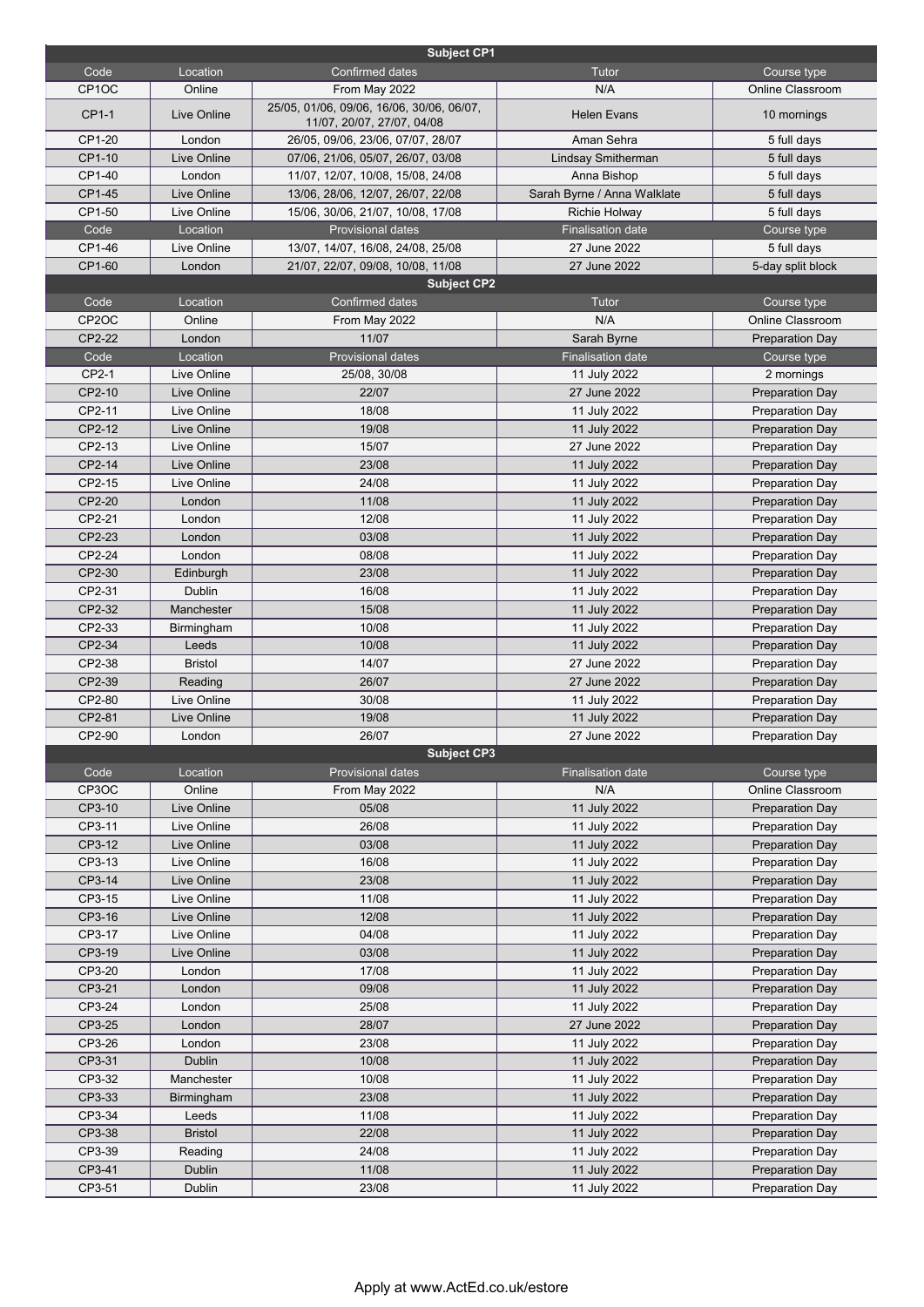|                    |                    | <b>Subject SP1</b>                       |                             |                         |
|--------------------|--------------------|------------------------------------------|-----------------------------|-------------------------|
| Code               | Location           | <b>Confirmed dates</b>                   | Tutor                       | Course type             |
| SP <sub>1</sub> OC | Online             | From May 2022                            | N/A                         | Online Classroom        |
| SP1-10             | Live Online        | 21/06, 11/07, 08/08                      | <b>Mark Willder</b>         | 3 full days             |
| Code               | Location           | Provisional dates                        | <b>Finalisation date</b>    | Course type             |
| SP1-15             | Live Online        | 22/07, 11/08, 30/08                      | 27 June 2022                | 3 full days             |
| SP1-60             | London             | 15/08, 16/08, 17/08                      | 11 July 2022                | 3-day block             |
|                    |                    | <b>Subject SP2</b>                       |                             |                         |
| Code               | Location           | <b>Confirmed dates</b>                   | Tutor                       | Course type             |
| SP <sub>2</sub> OC | Online             | From May 2022                            | N/A                         | Online Classroom        |
| SP2-1              | Live Online        | 16/06, 22/06, 07/07, 13/07, 26/07, 01/08 | Lynn Birchall               | 6 mornings              |
| SP2-10             | Live Online        | 14/06, 12/07, 09/08                      | Lindsay Smitherman          | 3 full days             |
| SP2-11             | Live Online        | 05/07, 20/07, 10/08                      | <b>Emma Francis</b>         | 3 full days             |
| SP2-20             | London             | 09/06, 07/07, 28/07                      | Lindsay Smitherman          | 3 full days             |
| SP2-21             | London             | 16/06, 07/07, 11/08                      | Emma Francis                | 3 full days             |
| Code               | Location           | <b>Provisional dates</b>                 | <b>Finalisation date</b>    | Course type             |
| SP2-45             | London             | 19/07, 16/08, 31/08                      | 27 June 2022                | 3 full days             |
| SP2-71             | <b>Dublin</b>      | 09/08, 10/08, 11/08                      | 11 July 2022                | 3-day block             |
| SP2-73             | Birmingham         | 16/08, 17/08, 18/08                      | 11 July 2022                | 3-day block             |
|                    |                    | <b>Subject SP4</b>                       |                             |                         |
| Code               | Location           | Confirmed dates                          | Tutor                       | Course type             |
| SP4-1              | Live Online        | 15/06, 22/06, 05/07, 12/07, 26/07, 02/08 | <b>Helen Evans</b>          | 6 mornings              |
| SP4-10             | <b>Live Online</b> | 20/06, 13/07, 15/08                      | <b>Helen Evans</b>          | 3 full days             |
| SP4-20             | London             | 13/06, 04/07, 25/07                      | <b>Justine Peggs</b>        | 3 full days             |
| Code               | Location           | Provisional dates                        | <b>Finalisation date</b>    | Course type             |
| SP4-45             | Live Online        | 03/08, 09/08, 23/08                      | 11 July 2022                | 3 full days             |
| SP4-60             | London             | 15/08, 16/08, 17/08                      | 11 July 2022                | 3-day block             |
|                    |                    | <b>Subject SP5</b>                       |                             |                         |
| Code               | Location           | Confirmed dates                          | Tutor                       | Course type             |
| SP <sub>5</sub> OC | Online             | From May 2022                            | N/A                         | Online Classroom        |
| <b>SP5-1</b>       | <b>Live Online</b> | 07/06, 14/06, 28/06, 05/07, 20/07, 28/07 | David Wilmot                | 6 mornings              |
| SP5-10             | Live Online        | 09/06, 30/06, 21/07                      | David Wilmot                | 3 full days             |
| SP5-11             | Live Online        | 12/07, 23/08, 31/08                      | <b>Colin McKee</b>          | 3 full days             |
| SP5-20             | London             | 08/06, 29/06, 27/07                      | Gresham Arnold              | 3 full days             |
| Code               | Location           | Provisional dates                        | <b>Finalisation date</b>    | Course type             |
| SP5-45             | Live Online        | 04/08, 24/08, 31/08                      | 11 July 2022                | 3 full days             |
| SP5-55             | London             | 18/07, 08/08, 30/08                      | 27 June 2022                | 3 full days             |
| SP5-60             | London             | 23/08, 24/08, 25/08                      | 11 July 2022                | 3-day block             |
| SP5-71             | <b>Dublin</b>      | 25/07, 26/07, 24/08                      | 27 June 2022                | 3-day block             |
|                    |                    | <b>Subject SP6</b>                       |                             |                         |
| Code               | Location           | <b>Provisional dates</b>                 | <b>Finalisation date</b>    | Course type             |
| SP6-40             | Live Online        | 25/07, 11/08, 01/09                      | 27 June 2022                | 3 full days             |
| SP6-60             | London             | 15/08, 16/08, 17/08                      | 11 July 2022                | 3-day block             |
|                    |                    | <b>Subject SP7</b>                       |                             |                         |
| Code               | Location           | Confirmed dates                          | Tutor                       | Course type             |
| SP7OC              | Online             | From May 2022                            | N/A                         | Online Classroom        |
| SP7-10             | Live Online        | 09/06, 30/06, 21/07                      | lan Senator                 | 3 full days             |
| Code               | Location           | Provisional dates                        | <b>Finalisation date</b>    | Course type             |
| SP7-30             | London             | 21/07, 04/08, 18/08                      | 27 June 2022                | 3 full days             |
| SP7-50             | Live Online        | 18/07, 01/08, 15/08                      | 27 June 2022                | 3 full days             |
| SP7-60             | London             | 30/08, 31/08, 01/09                      | 11 July 2022                | 3-day block             |
| SP7-70             | <b>Dublin</b>      | 31/08, 01/09, 02/09                      | 11 July 2022                | 3-day block             |
|                    |                    | <b>Subject SP8</b>                       |                             |                         |
| Code               | Location           | Confirmed dates                          | Tutor                       | Course type             |
| SP8OC              | Online             | From May 2022                            | N/A                         | <b>Online Classroom</b> |
| SP8-10             | Live Online        | 21/06, 12/07, 02/08                      | Duncan Brydon               | 3 full days             |
| SP8-11             | Live Online        | 14/06, 05/07, 26/07                      | lan Senator                 | 3 full days             |
| SP8-20             | London             | 28/06, 19/07, 18/08                      | Ian Senator / Duncan Brydon | 3 full days             |
| Code               | Location           | Provisional dates                        | <b>Finalisation date</b>    | Course type             |
| SP8-55             | Live Online        | 26/07, 09/08, 25/08                      | 27 June 2022                | 3 full days             |
| SP8-60             | London             | 17/08, 18/08, 19/08                      | 11 July 2022                | 3-day block             |
| SP8-70             | Dublin             | 09/08, 10/08, 11/08                      | 11 July 2022                | 3-day block             |
|                    |                    |                                          |                             |                         |